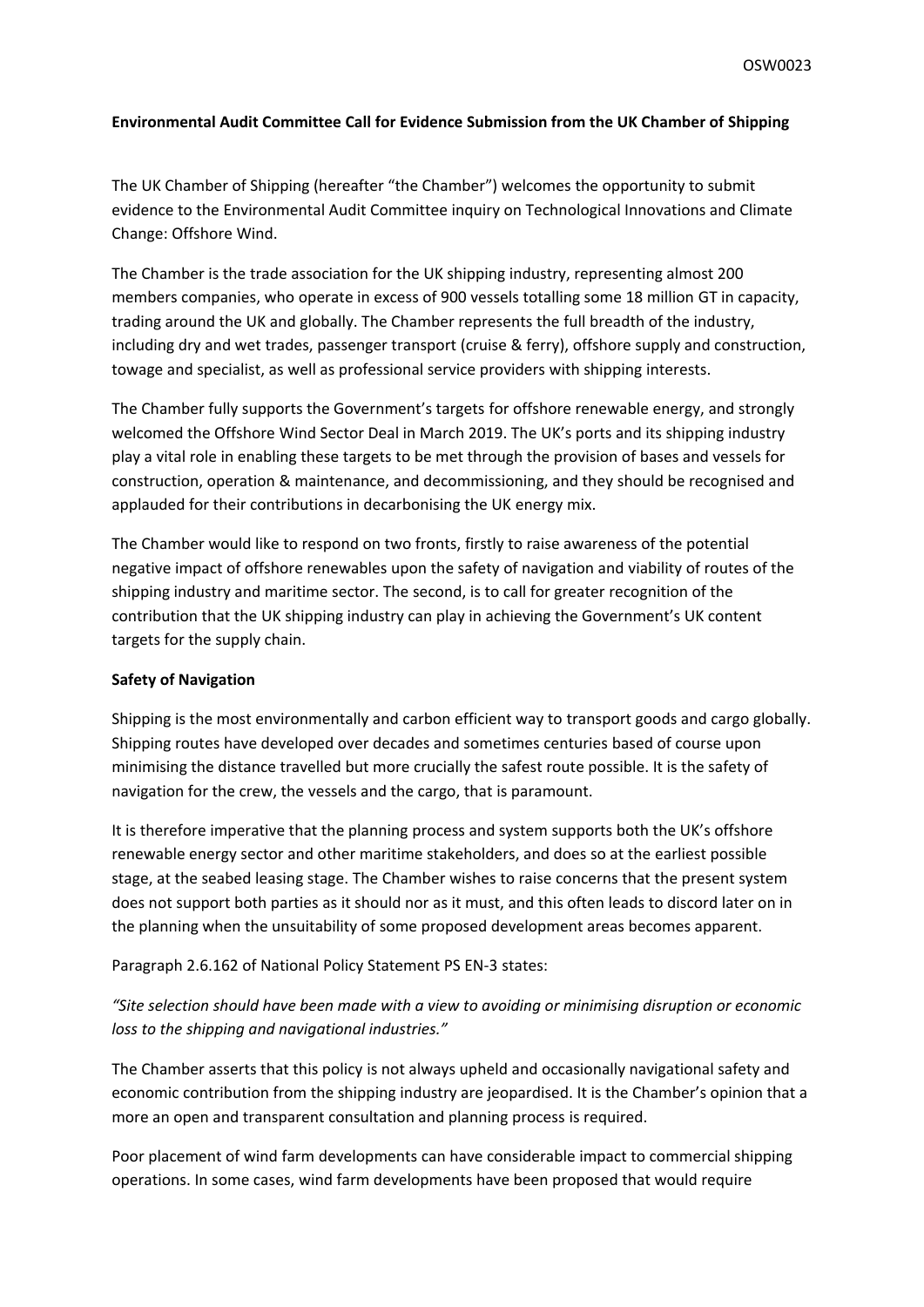significant deviation to international scheduled RoRo ferry services, leading to a variety of knock on impacts which do not receive due consideration.

Firstly, passage time would be increased, and difficulty would arise for maintaining published schedules on services. This can impact upon berthing times and occupation in ports, where berth space is limited, and at the respective port pairings. Scheduled RoRo services operate as part of a highly efficient just in time supply chains, with raw materials, semi-manufactured, and manufactured products repeatedly crossing borders as part of the production process. Disruption to schedules and delays have a detrimental impact upon wider supply chains, decreasing customer satisfaction, and leading shippers to consider alternative arrangements, including repositioning away from ports or modal shift. Similarly turn-around times in ports are optimised for the loading and discharge of cargo units and cannot necessarily be shortened due to increased passage time.

Secondly, increases in route length require more fuel to be burnt, therefore resulting in significant additional financial cost to the operator from the deviation whilst increasing environmental emissions. Should operators attempt to maintain schedules despite the increased route length, travelling at higher speeds would be required, resulting in the additional use of fuel above that already outlined. This further introduces additional financial cost to the operator and increased environmental emissions.

Encumbrances to routes undermine this efficiency, potentially leading to alternative routes being sought, and modal shift onto other less efficient means.

## **Regulatory Impacts**

The UK's Maritime and Coastguard Agency (MCA) is the world leader in regulating and providing guidance for the navigational safety considerations of the construction and operation of wind farms. The UK's foremost position as the leader in offshore wind development results in MCA guidance being used as "best practice" in other countries and following suit.

The MCA are presently undergoing a valuable review process for their guidance documents on offshore renewables, given the period since last review and considerable advancements of technology and scale within the sector. The MCA must maintain this leadership regarding safety and not allow an erosion of standards.

The shipping industry is supportive of offshore wind and encourages developments in suitable and appropriate locations whereby the safety of navigation and seafarers are upheld, where sufficient sea room is maintained for increasing vessel density and vessel size, where the environmental and economic impact of deviation around wind farm areas are fully factored in and considered for vessel operators and where a holistic and cumulative approach is taken combining the effects of multiple wind farms on overall vessel routeing and port to port pairs. This can only be done with comprehensive and detailed engagement with stakeholders and affected parties at the earliest of stages and with complete transparency.